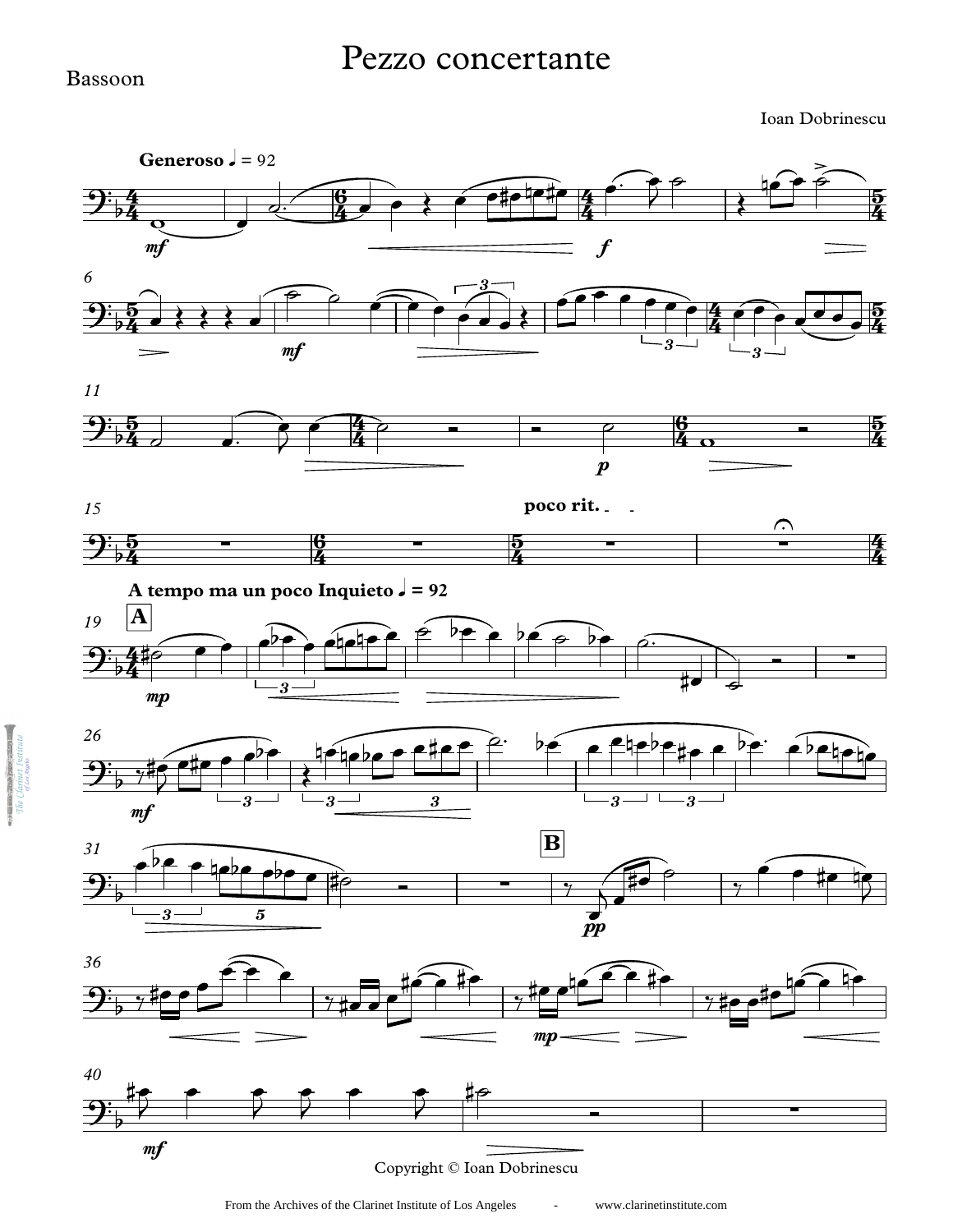

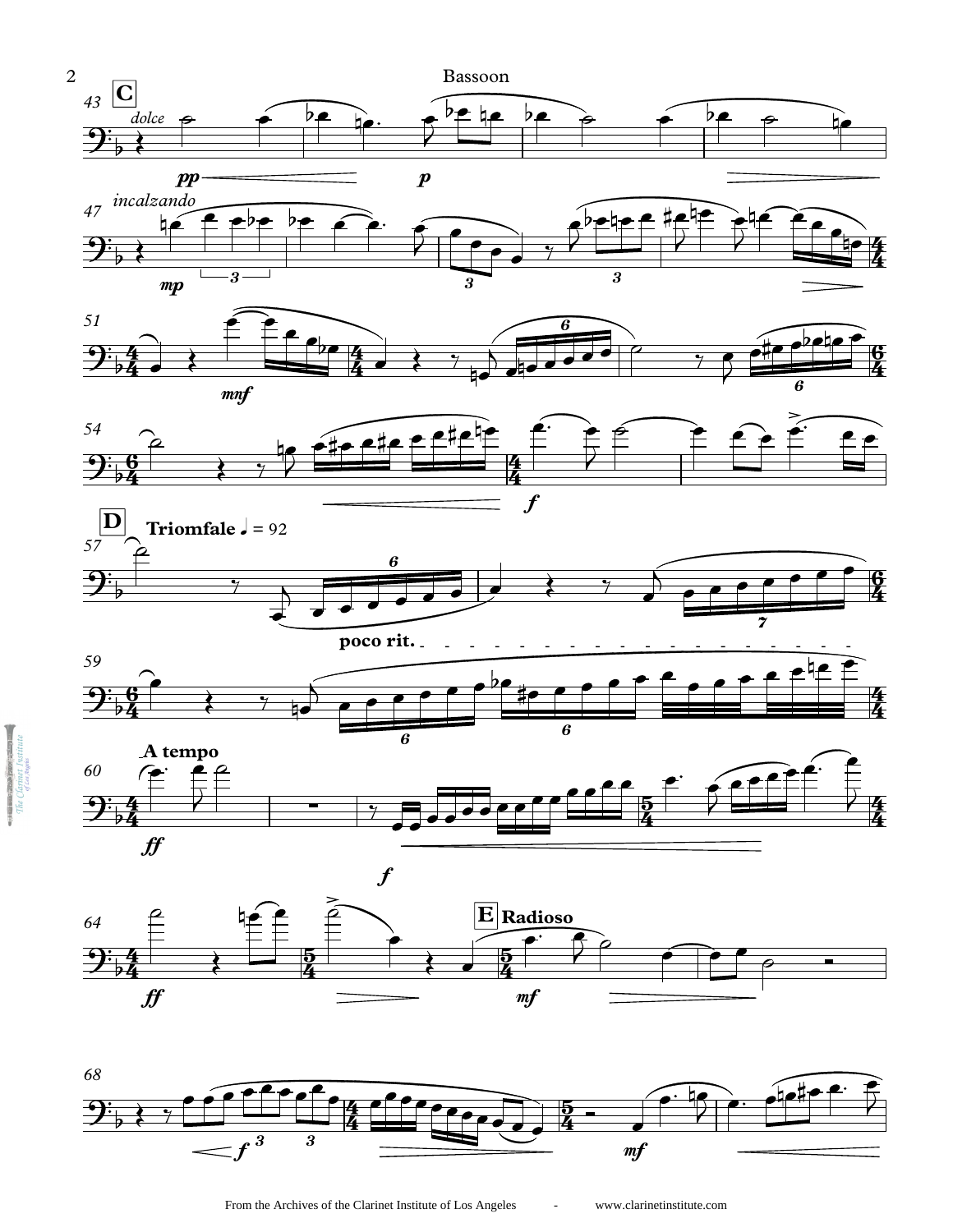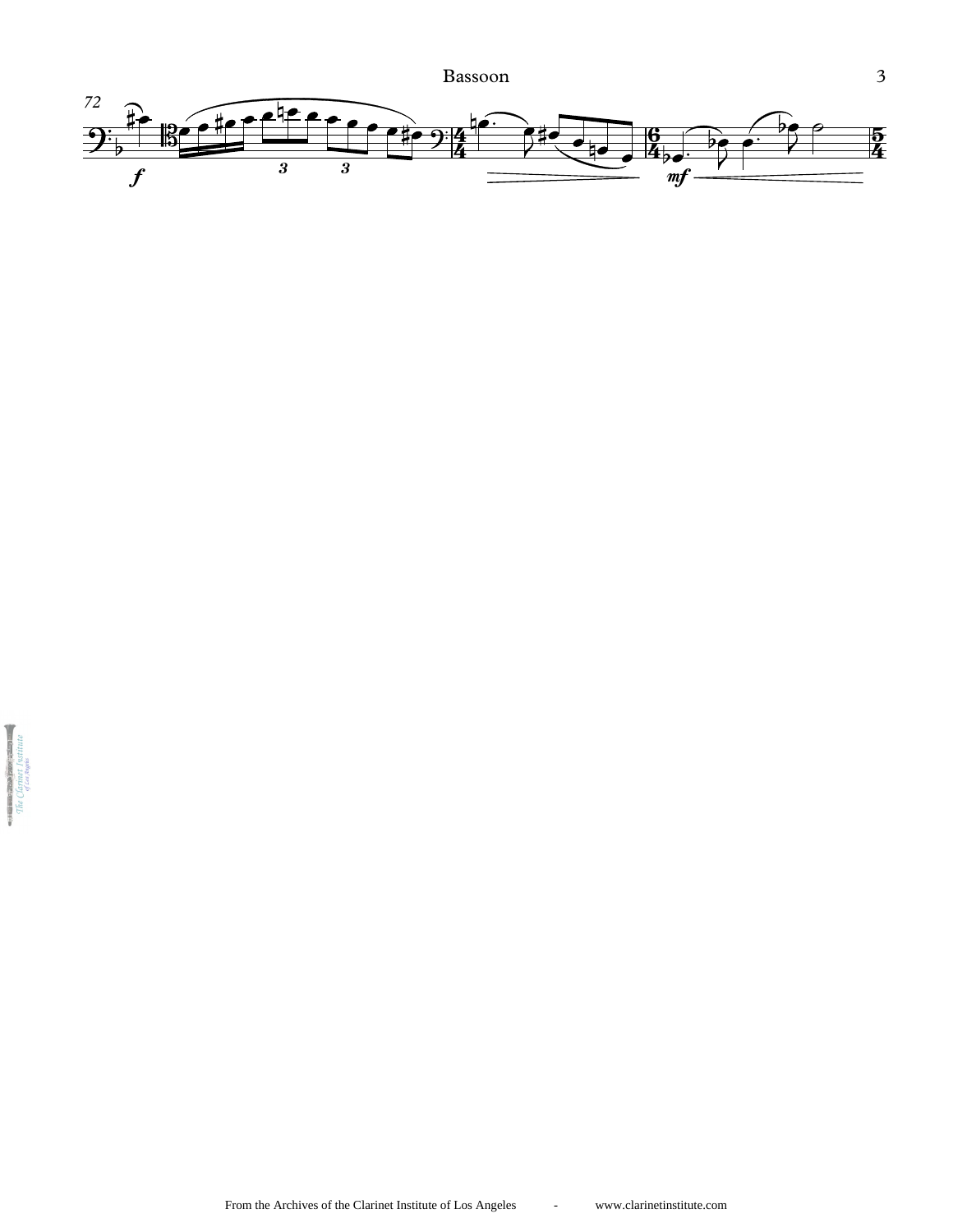















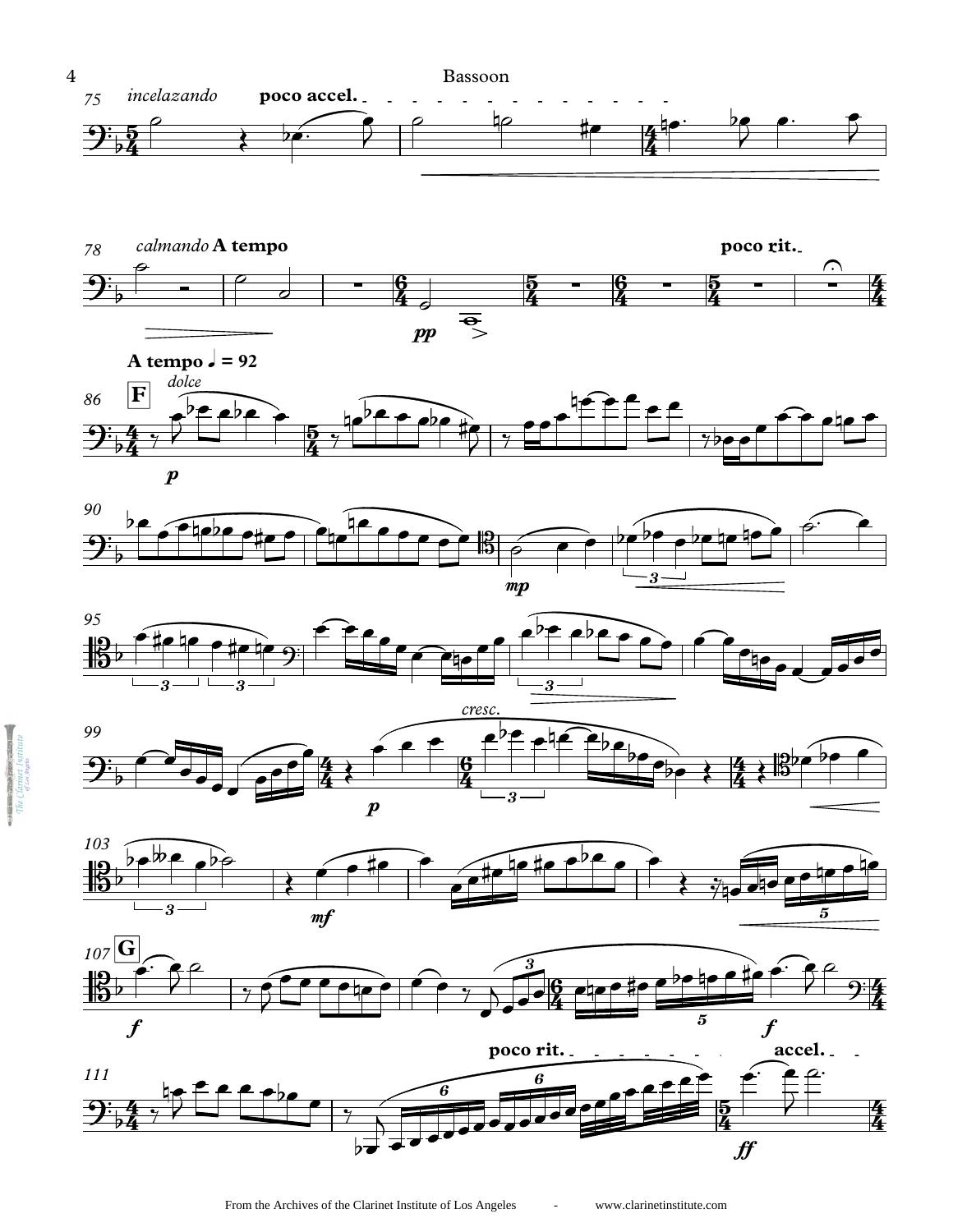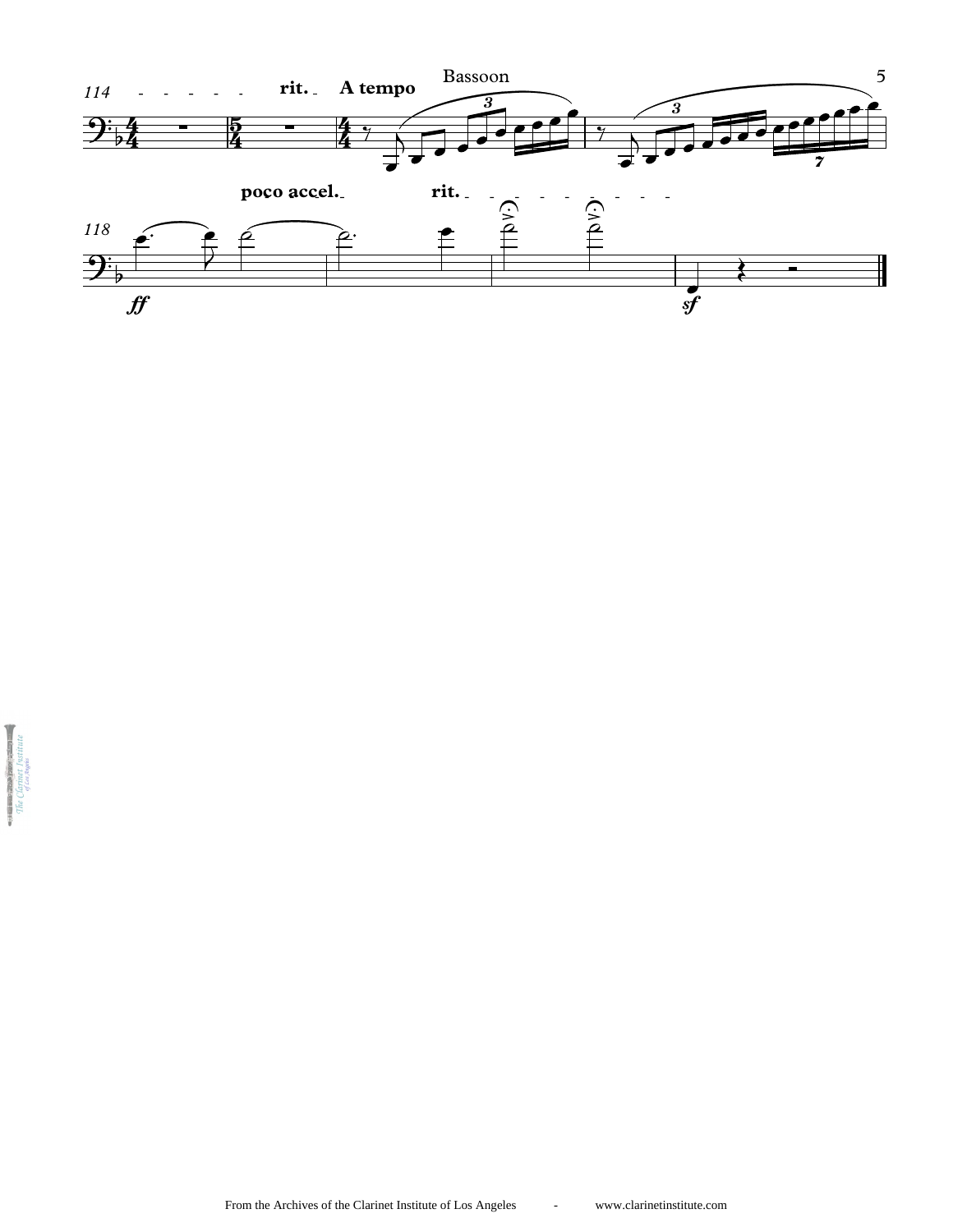

Ioan Dobrinescu





Copyright © Ioan Dobrinescu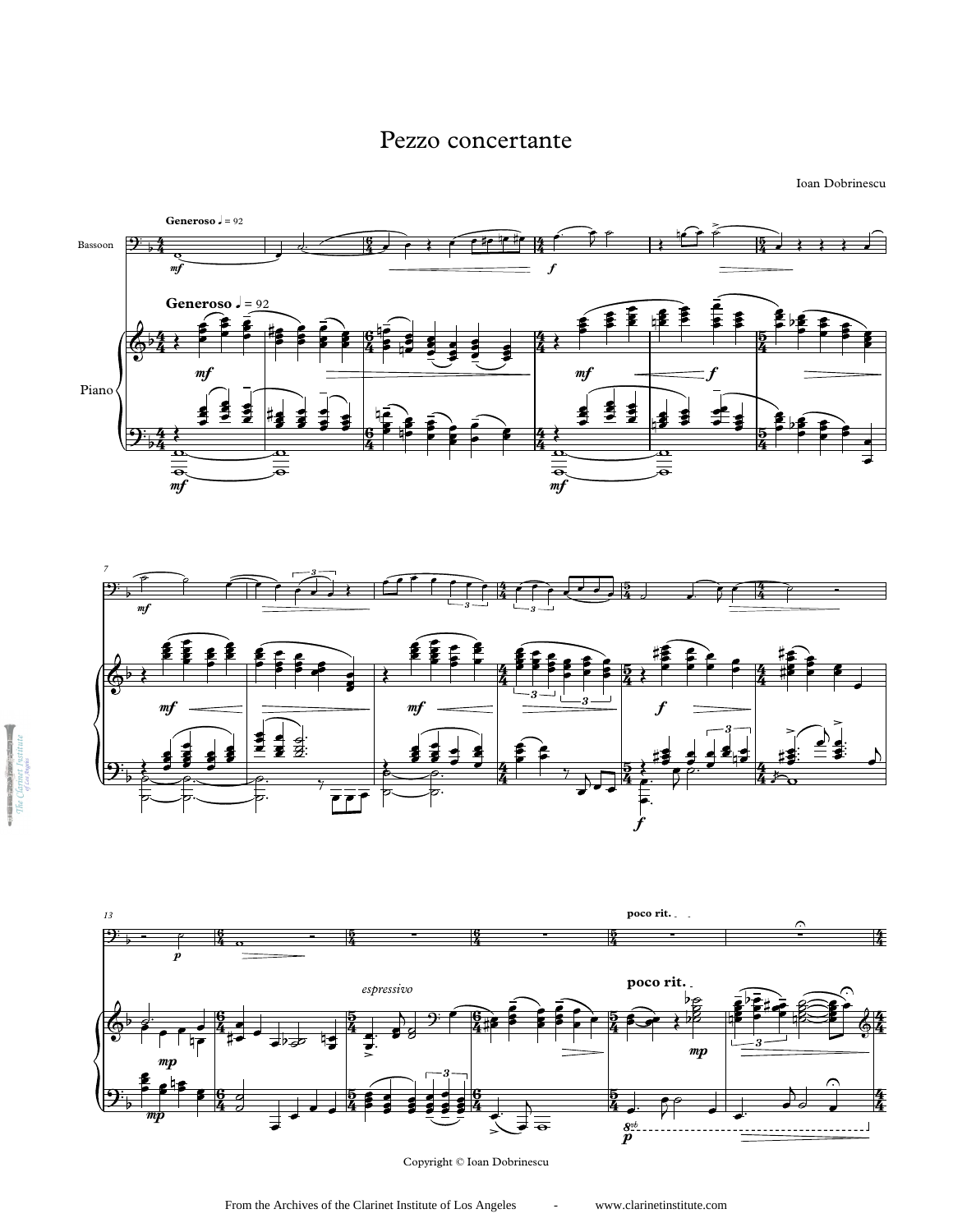







2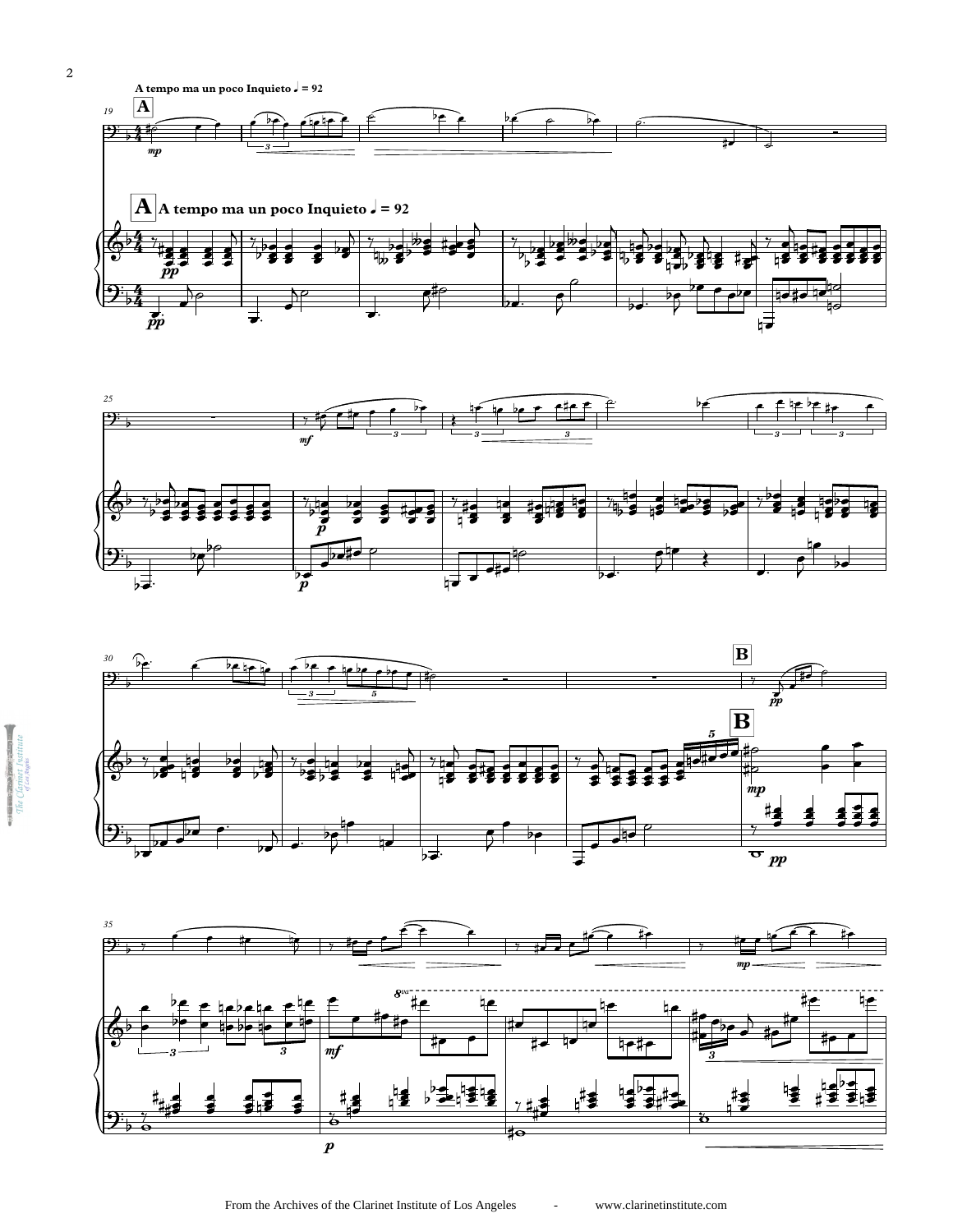





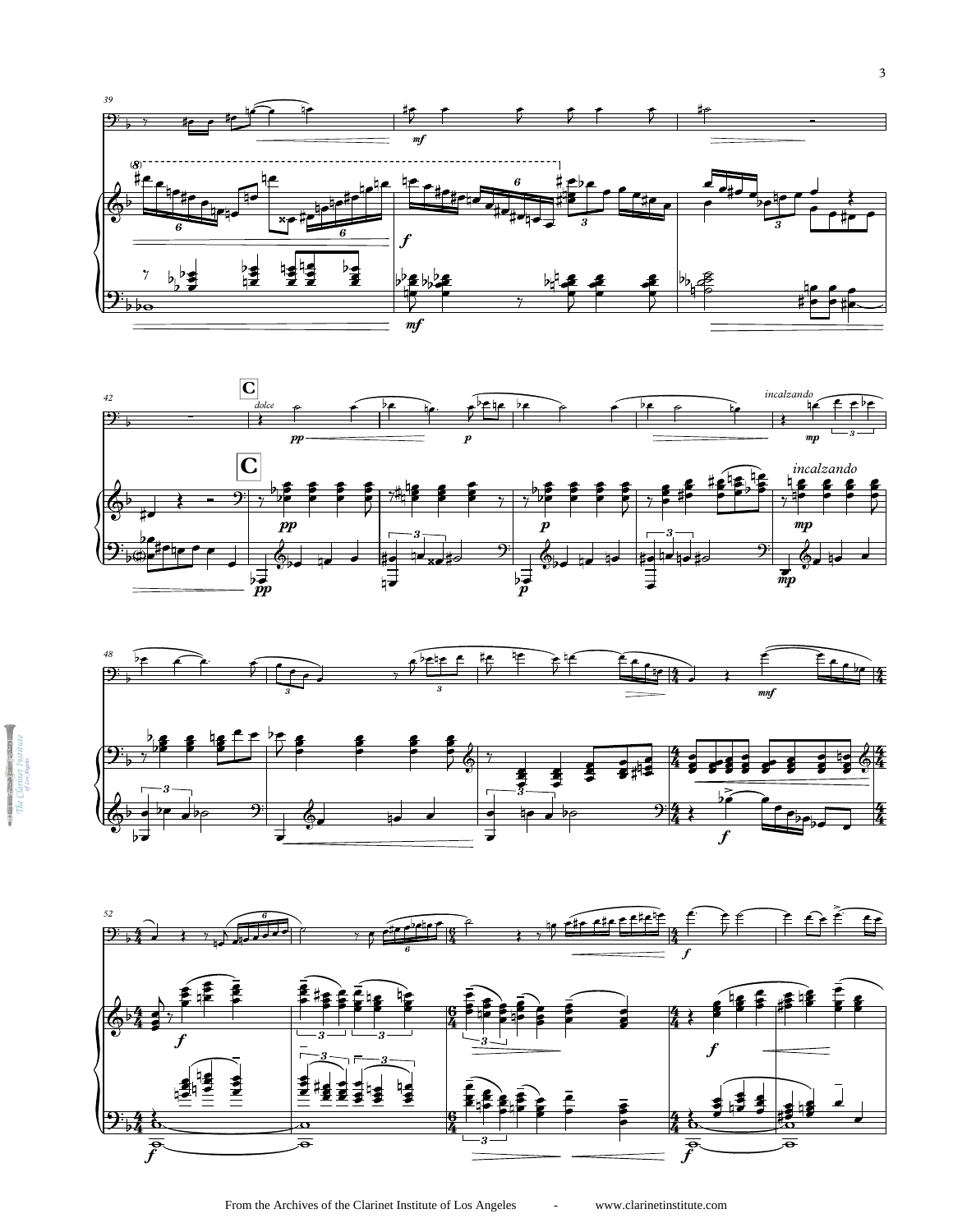

**The Clarinet Inst**<br>The Clarinet Inst<br>of co Angeles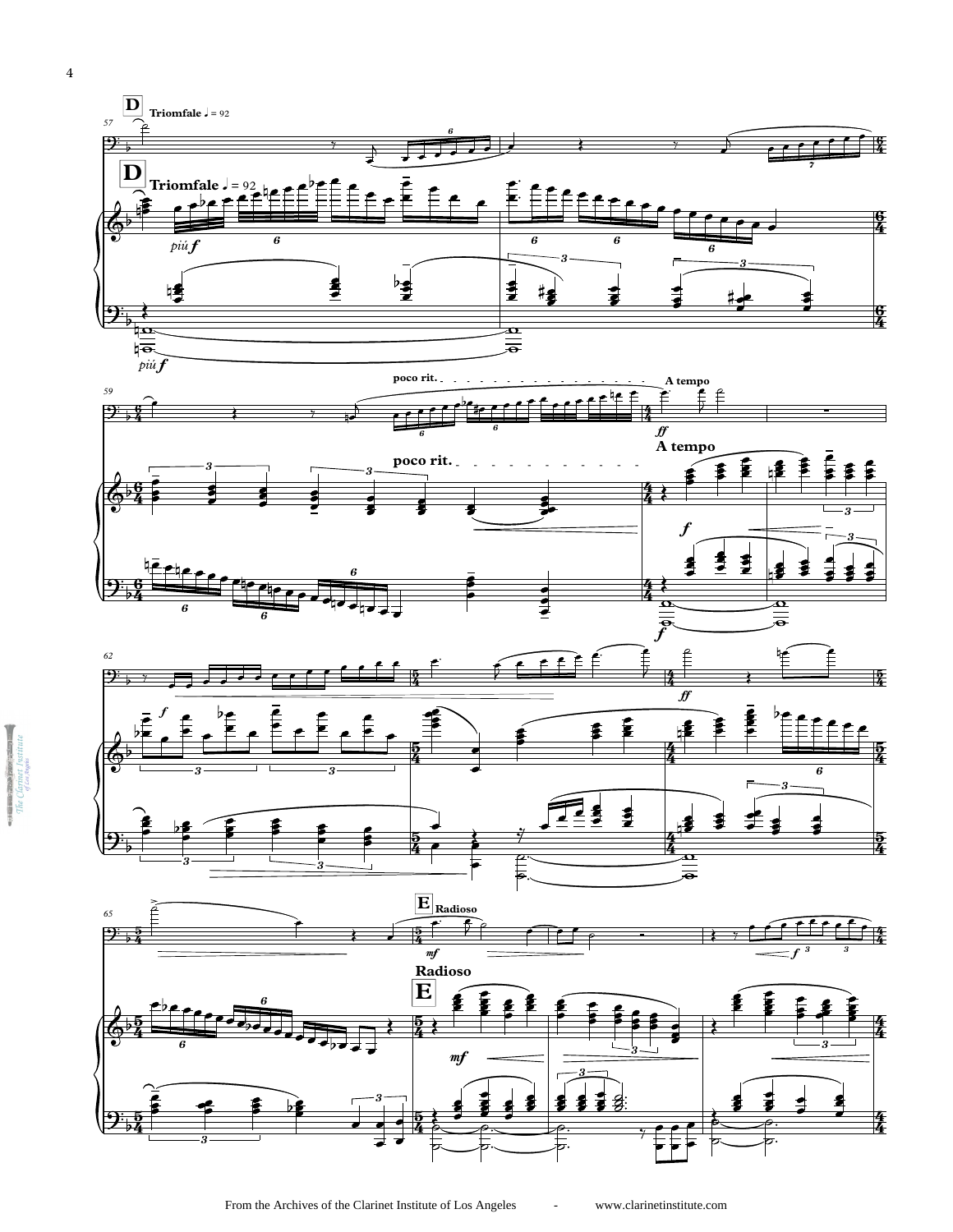





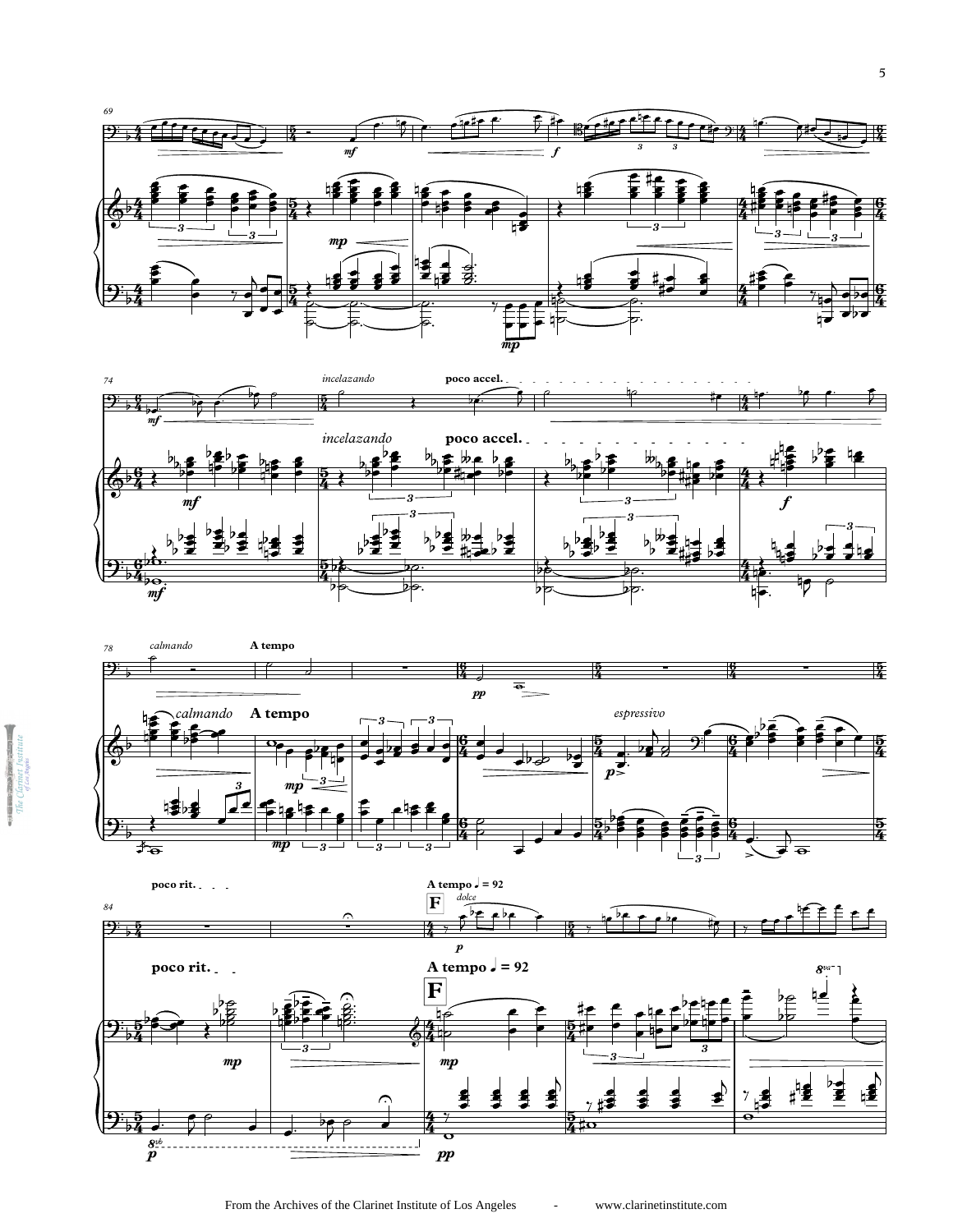







at a strong passer.<br>The Clarinet Insti<br>of cas modes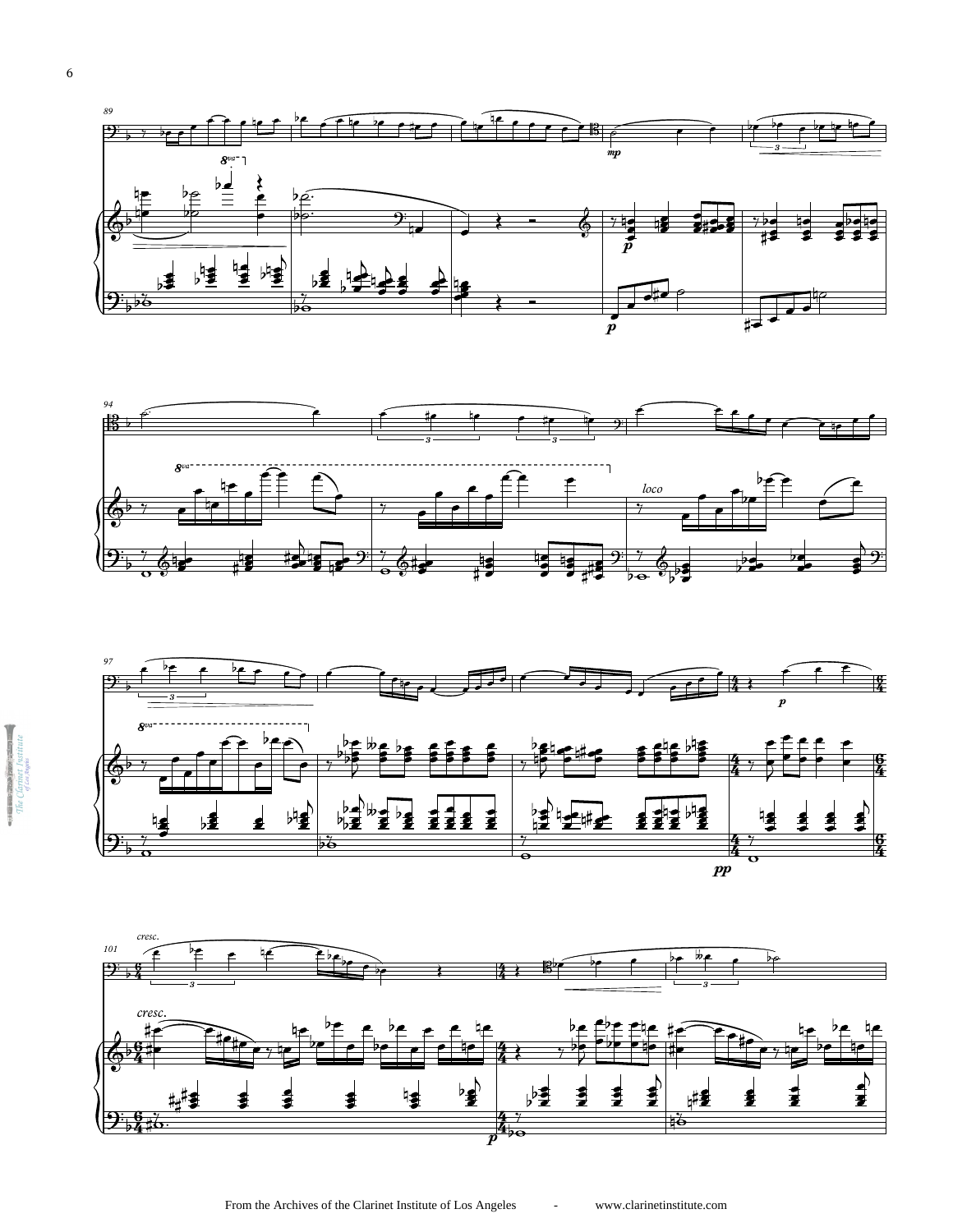